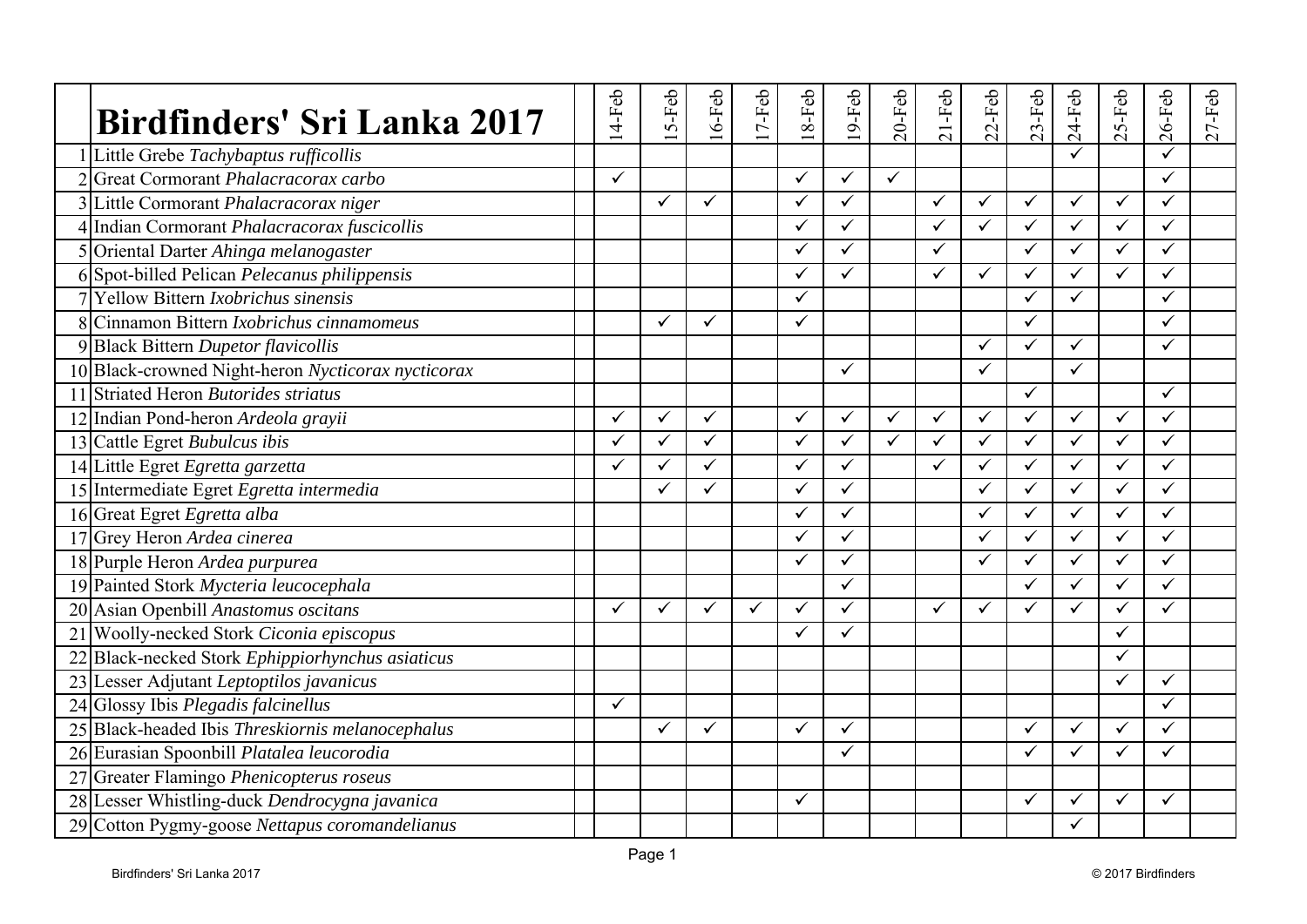| Birdfinders' Sri Lanka 2017                                   | $14-Feb$     | $5-Feb$      | $16-Feb$     | $17-Feb$     | $18-Feb$     | $19$ -Feb    | $20$ -Feb    | $21-Feb$     | $22-Feb$     | $23-Feb$     | $24-Feb$ | $25-Feb$     | $26$ -Feb    | $27-Feb$ |
|---------------------------------------------------------------|--------------|--------------|--------------|--------------|--------------|--------------|--------------|--------------|--------------|--------------|----------|--------------|--------------|----------|
| 30 Eurasian Wigeon Anas penelope                              |              |              |              |              |              |              |              |              |              |              |          |              |              |          |
| 31 Green-winged Teal Anas crecca crecca                       |              |              |              |              |              |              |              |              |              |              |          |              |              |          |
| 32 Northern Pintail Anas acuta                                |              |              |              |              |              |              |              |              |              |              |          |              |              |          |
| 33 Garganey Anas querquedula                                  |              |              |              |              |              |              |              |              |              |              |          |              | $\checkmark$ |          |
| 34 Northern Shoveler Anas clypeata                            |              |              |              |              |              |              |              |              |              |              |          |              |              |          |
| 35 Jerdon's Baza Aviceda jerdoni                              |              |              |              |              |              |              |              |              |              |              |          |              |              |          |
| 36 Oriental Honey-buzzard Pernis ptilorhynchus                |              | $\checkmark$ |              | $\checkmark$ | $\checkmark$ |              |              | $\checkmark$ | $\checkmark$ |              |          |              |              |          |
| 37 Black-shoulded Kite Elanus caeruleus                       |              |              |              |              |              | $\checkmark$ |              |              |              |              |          |              |              |          |
| 38 Brahminy Kite Haliastur indus                              |              |              | $\checkmark$ |              | $\checkmark$ | $\checkmark$ | ✓            | ✓            | ✓            | $\checkmark$ | ✓        |              | ✓            |          |
| 39 White-bellied Sea-eagle Haliaeetus leucogaster             |              |              |              |              | $\checkmark$ | $\checkmark$ | ✓            | $\checkmark$ |              |              |          |              | ✓            |          |
| 40 Grey-headed Fish-eagle Icthyophaga icthyaetus              |              |              |              |              |              | $\checkmark$ |              |              |              | $\checkmark$ |          |              | ✓            |          |
| 41 Crested Serpent-eagle Spilornis cheela                     |              | ✓            | ✓            | ✓            | $\checkmark$ |              |              | ✓            | ✓            |              |          |              |              |          |
| 42 Western Marsh-harrier Circus aeruginosus                   |              |              |              |              |              |              |              |              |              |              |          |              |              |          |
| 43 Pallid Harrier Circus macrourus                            |              |              |              |              |              |              |              |              |              |              |          |              |              |          |
| 44 Monagu's Harrier Circus pygargus                           |              |              |              |              |              |              |              |              |              |              |          |              |              |          |
| 45 Pied Harrier Circus melanoleucos                           |              |              |              |              |              |              |              |              |              |              |          |              |              |          |
| 46 Crested Goshawk Accipiter trivirgatus                      |              | $\checkmark$ |              |              |              |              |              |              |              |              |          |              |              |          |
| 47 Shikra Accipiter badius                                    |              | $\checkmark$ |              |              |              | $\checkmark$ |              |              | $\checkmark$ | $\checkmark$ | ✓        | $\checkmark$ | ✓            |          |
| 48 Besra Accipiter virgatus                                   |              |              | $\checkmark$ |              |              |              |              |              |              |              |          |              |              |          |
| 49 Common Buzzard Buteo buteo                                 |              |              |              |              |              |              | $\checkmark$ |              |              |              |          |              |              |          |
| 50 Black Eagle Ictinaetus malayensis                          | ✓            | ✓            | $\checkmark$ |              | $\checkmark$ |              | ✓            | ✓            |              | $\checkmark$ |          |              |              |          |
| 51 Booted Eagle Hieraaetus pennatus                           |              |              |              |              |              |              |              |              |              |              |          |              |              |          |
| 52 Rufous-bellied Eagle Hieraaetus kienerii                   |              | ✓            |              |              |              |              |              |              |              |              |          |              |              |          |
| 53 Crested Hawk-eagle Nisaetus cirrhatus ceylonensis          |              |              | ✓            |              | $\checkmark$ | $\checkmark$ |              |              | $\checkmark$ | $\checkmark$ |          | ✓            | $\checkmark$ |          |
| 54 Legge's Hawk-eagle Nisaetus kelaarti                       | $\checkmark$ | $\checkmark$ | $\checkmark$ |              |              |              |              | $\checkmark$ |              |              |          |              |              |          |
| 55 Osprey Pandion haliaetus                                   |              |              |              |              |              |              |              |              |              |              |          |              | ✓            |          |
| 56 Common Kestrel Falco tinnunculus                           |              |              |              |              |              |              |              |              |              |              | ✓        |              |              |          |
| 57 Oriental Hobby Falco severus                               |              |              |              |              |              |              |              |              |              |              |          |              |              |          |
| 58 Peregrine (Shaheen) Falcon Falco (peregrinus) peregrinator |              |              |              |              |              |              |              |              |              |              |          |              |              |          |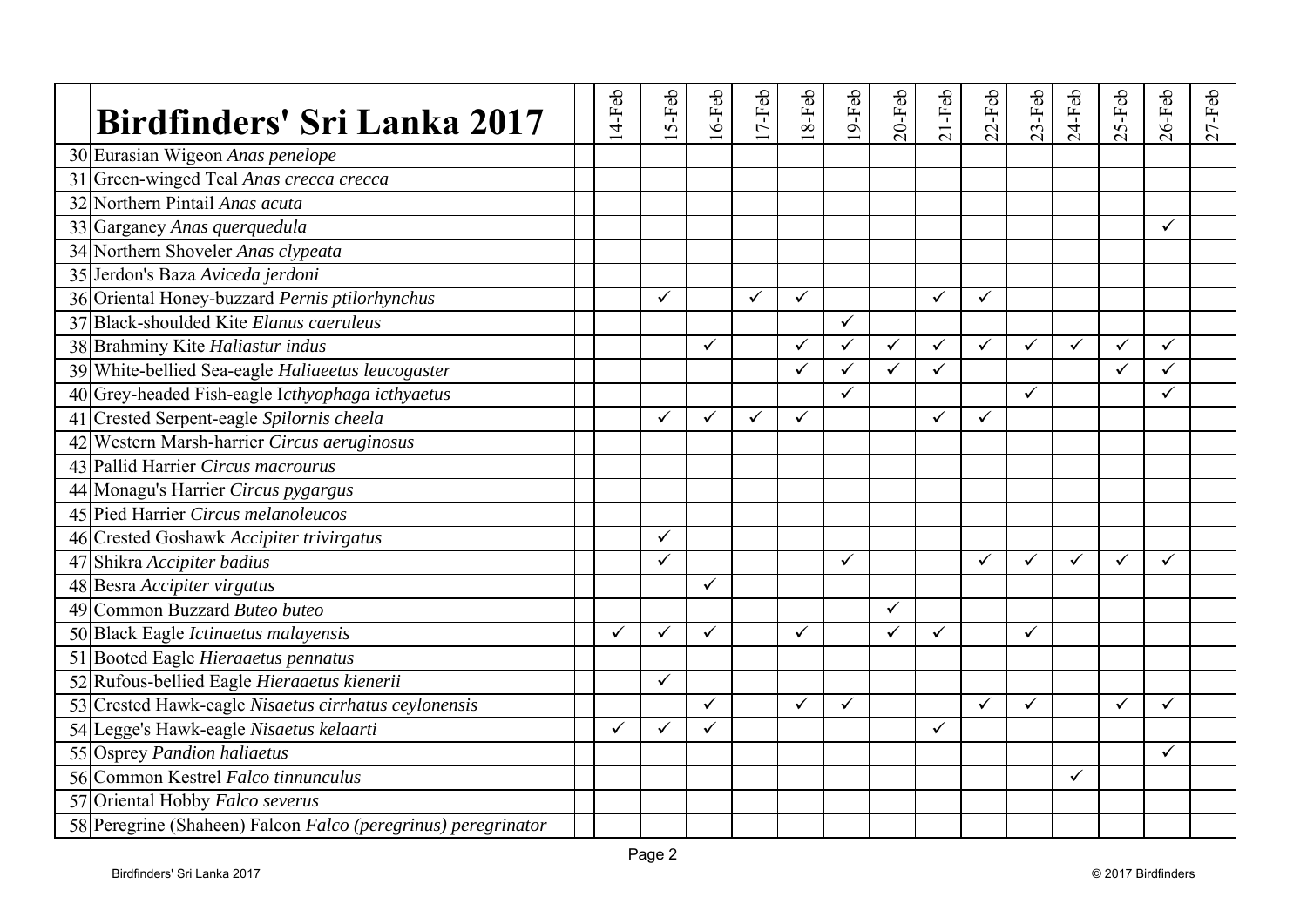| Birdfinders' Sri Lanka 2017                        |   | $14-Feb$ | $5-Feb$ | $6-Feb$      | $7-Feb$      | 8-Feb | 9-Feb        | $20$ -Feb | $21-Feb$ | $22-Feb$ | $23-Feb$     | $24-Feb$     | S-Feb<br>$\sim$ | $26$ -Feb    | $27-Feb$ |
|----------------------------------------------------|---|----------|---------|--------------|--------------|-------|--------------|-----------|----------|----------|--------------|--------------|-----------------|--------------|----------|
| 59 Painted Francolin Francolinus pictus            |   |          |         |              |              |       |              |           |          |          |              |              |                 |              |          |
| 60 Blue-breasted Quail Coturnix chinensis          |   |          |         |              |              |       |              |           |          |          |              |              |                 |              |          |
| 61 Rain Quail Coturnix coromandelica               |   |          |         |              |              |       | $\checkmark$ |           |          |          |              |              |                 |              |          |
| 62 Jungle Bush-quail Perdicula asiatica            |   |          |         |              |              |       |              |           |          |          |              |              |                 |              |          |
| 63 Sri Lanka Spurfowl Galloperdix bicalacarata     | E |          |         |              | $\checkmark$ |       |              |           |          |          |              |              |                 |              |          |
| 64 Sri Lanka Junglefowl Gallus lafayettii          | E | H        | H       | $\checkmark$ | $\checkmark$ |       |              | ✓         |          |          |              |              | ✓               | $\checkmark$ |          |
| 65 Indian Peafowl Pavo cristatus                   |   |          |         |              |              | ✓     | $\checkmark$ |           |          |          | $\checkmark$ | $\checkmark$ | ✓               | $\checkmark$ |          |
| 66 Barred Buttonquail Turnix suscitator            |   |          |         |              |              |       | $\checkmark$ |           |          |          |              |              | ✓               |              |          |
| 67 Slaty-breasted Rail Rallus striatus             |   |          |         |              |              |       |              |           |          |          |              |              |                 |              |          |
| 68 Slaty-legged Crake Rallina eurisonoides         |   |          |         |              |              |       |              |           |          |          |              |              |                 |              |          |
| 69 Baillon's Crake Porzana pussila                 |   |          |         |              |              |       |              |           |          |          | $\checkmark$ |              |                 |              |          |
| 70 Ruddy-breasted Crake Porzana fusca              |   |          |         |              |              |       |              |           |          |          |              |              |                 | $\checkmark$ |          |
| 71 White-breasted Waterhen Amaurornis phoenicurus  |   |          | ✓       | ✓            |              | ✓     | $\checkmark$ | ✓         |          |          | $\checkmark$ | $\checkmark$ | ✓               | $\checkmark$ |          |
| 72 Eurasian Moorhen Gallinula chloropus            |   |          |         |              |              |       |              |           |          |          | $\checkmark$ |              |                 | $\checkmark$ |          |
| 73 Grey-headed Swamphen Porphyrio poliocephalis    |   |          |         |              |              |       |              |           |          |          | $\checkmark$ | $\checkmark$ |                 | ✓            |          |
| 74 Watercock Gallicrex cinerea                     |   |          |         |              |              |       |              |           |          |          | $\checkmark$ | $\checkmark$ |                 | ✓            |          |
| 75 Pheasant-tailed Jacana Hydrophasianus chirurgus |   |          |         |              |              | ✓     | $\checkmark$ |           |          |          | $\checkmark$ | ✓            | ✓               | ✓            |          |
| 76 Greater Painted-snipe Rostratula benghalensis   |   |          |         |              |              |       |              |           |          |          |              |              |                 |              |          |
| 77 Eurasian Oystercatcher Haematopus ostralegus    |   |          |         |              |              |       |              |           |          |          |              |              |                 |              |          |
| 78 Black-winged Stilt Himantopus himantopus        |   |          |         |              |              | ✓     | $\checkmark$ |           |          |          | $\checkmark$ | $\checkmark$ | ✓               | $\checkmark$ |          |
| 79 Pied Avocet Recurvirostra avosetta              |   |          |         |              |              |       |              |           |          |          |              |              |                 |              |          |
| 80 Indian Thick-knee Burhinus indicus              |   |          |         |              |              |       | ✓            |           |          |          |              |              |                 | $\checkmark$ |          |
| 81 Great Thick-knee Esacus recurvirostris          |   |          |         |              |              | ✓     | ✓            |           |          |          |              |              | ✓               | $\checkmark$ |          |
| 82 Oriental Pratincole Glareola maldivarum         |   |          |         |              |              |       |              |           |          |          |              |              | ✓               |              |          |
| 83 Small Pratincole Glareola lacted                |   |          |         |              |              |       |              |           |          |          |              |              |                 | $\checkmark$ |          |
| 84 Little Ringed Plover Charandrius dubius         |   |          |         |              |              | ✓     | ✓            |           |          |          |              |              | ✓               | ✓            |          |
| 85 Common Ringed Plover Charadrius hiaticula       |   |          |         |              |              |       |              |           |          |          |              |              |                 | ✓            |          |
| 86 Kentish Plover Charandrius alexandrinus         |   |          |         |              |              |       |              |           |          |          |              |              | ✓               | ✓            |          |
| 87 Lesser Sandplover Charadrius mongolus           |   |          |         |              |              |       | ✓            |           |          |          | ✓            | ✓            |                 |              |          |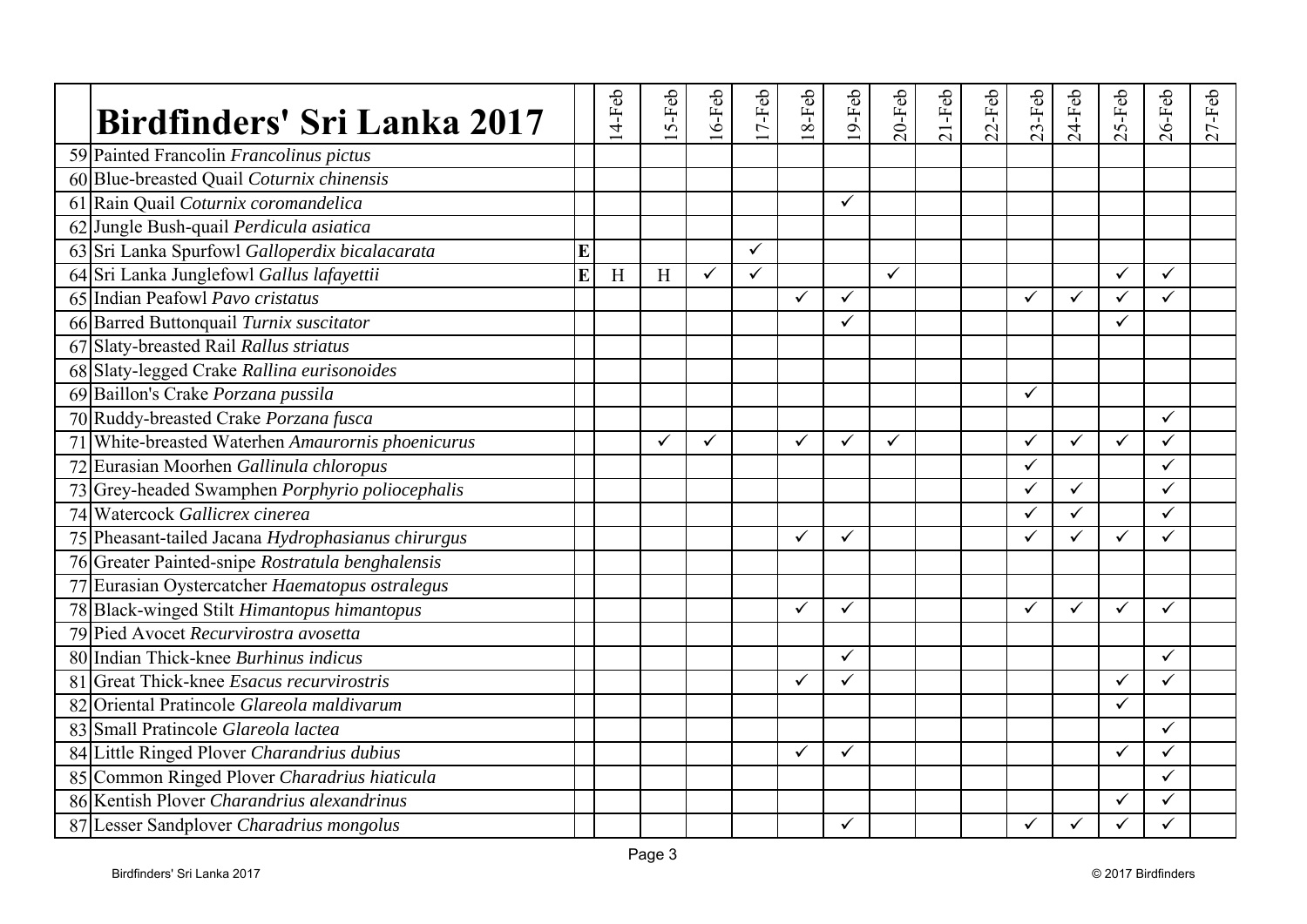| <b>Birdfinders' Sri Lanka 2017</b>              | $14-Feb$ | $5-Feb$ | $6-Feb$ | $7-Feb$ | 8-Feb        | $9-Feb$      | $20$ -Feb | $21-Feb$ | $22-Feb$ | $23-Feb$     | $24-Feb$     | S-Feb<br>$\sim$ | $26$ -Feb    | $27-Feb$ |
|-------------------------------------------------|----------|---------|---------|---------|--------------|--------------|-----------|----------|----------|--------------|--------------|-----------------|--------------|----------|
| 88 Greater Sandplover Charadrius leschenaultii  |          |         |         |         |              |              |           |          |          |              |              |                 |              |          |
| 89 Pacific Golden-plover Pluvialis fulva        |          |         |         |         |              | $\checkmark$ |           |          |          | $\checkmark$ | $\checkmark$ | $\checkmark$    | $\checkmark$ |          |
| 90 Grey Plover Pluvialis squatarola             |          |         |         |         |              |              |           |          |          |              | ✓            | ✓               | $\checkmark$ |          |
| 91 Yellow-wattled Lapwing Vanellus malabaricus  |          |         |         |         | ✓            | $\checkmark$ |           |          |          |              |              | ✓               | $\checkmark$ |          |
| 92 Red-wattled Lapwing Vanellus indicus         |          |         |         |         | ✓            | $\checkmark$ |           |          |          | ✓            | $\checkmark$ | ✓               | $\checkmark$ |          |
| 93 Sanderling Calidris alba                     |          |         |         |         |              |              |           |          |          |              |              |                 |              |          |
| 94 Little Stint Calidris minuta                 |          |         |         |         |              | $\checkmark$ |           |          |          | $\checkmark$ | ✓            | $\checkmark$    | ✓            |          |
| 95 Red-necked Stint Calidris ruficollis         |          |         |         |         |              |              |           |          |          |              |              |                 |              |          |
| 96 Temminck's Stint Calidris temminckii         |          |         |         |         |              |              |           |          |          |              |              |                 |              |          |
| 97 Long-toed Stint Calidris subminuta           |          |         |         |         |              |              |           |          |          |              |              |                 |              |          |
| 98 Curlew Sandpiper Calidris ferruginea         |          |         |         |         |              |              |           |          |          |              | $\checkmark$ | ✓               | $\checkmark$ |          |
| 99 Dunlin Calidris alpina                       |          |         |         |         |              |              |           |          |          |              |              |                 |              |          |
| 100 Broad-billed Sandpiper Limicola falcinellus |          |         |         |         |              |              |           |          |          |              |              |                 |              |          |
| 101 Ruff Phylomachus pugnax                     |          |         |         |         |              |              |           |          |          |              |              |                 | $\checkmark$ |          |
| 102 Jack Snipe Lymnocryptes minimus             |          |         |         |         |              |              |           |          |          |              |              |                 |              |          |
| 103 Common Snipe Gallinago gallinago            |          |         |         |         |              |              |           |          |          |              |              |                 |              |          |
| 104 Pintail Snipe Gallinago stenura             |          |         |         |         | ✓            |              |           |          |          |              |              | ✓               | $\checkmark$ |          |
| 105 Eurasian Woodcock Scolopax rusticola        |          |         |         |         |              |              |           |          |          |              |              |                 |              |          |
| 106 Black-tailed Godwit Limosa limosa           |          |         |         |         |              |              |           |          |          |              |              | ✓               | $\checkmark$ |          |
| 107 Bar-tailed Godwit Limosa lapponica          |          |         |         |         |              |              |           |          |          |              |              |                 |              |          |
| 108 Whimbrel Numenius phaeopus                  |          |         |         |         |              |              |           |          |          |              |              |                 | ✓            |          |
| 109 Eurasian Curlew Numenius arquata            |          |         |         |         |              |              |           |          |          |              |              |                 |              |          |
| 110 Common Redshank Tringa totanus              |          |         |         |         |              |              |           |          |          |              | ✓            | ✓               | $\checkmark$ |          |
| 111 Marsh Sandpiper Tringa stagnatilis          |          |         |         |         | $\checkmark$ | $\checkmark$ |           |          |          | $\checkmark$ | ✓            |                 | $\checkmark$ |          |
| 112 Common Greenshank Tringa nebularia          |          |         |         |         |              |              |           |          |          |              |              | ✓               | ✓            |          |
| 113 Green Sandpiper Tringa ochropus             |          |         |         |         | ✓            | ✓            |           |          |          |              |              |                 | ✓            |          |
| 114 Wood Sandpiper Tringa glareola              |          |         |         |         | ✓            | $\checkmark$ |           |          |          | ✓            | $\checkmark$ | $\checkmark$    |              |          |
| 115 Terek Sandpiper Xenus cinereus              |          |         |         |         |              |              |           |          |          |              |              |                 |              |          |
| 116 Common Sandpiper Actitis hypoleucos         |          |         |         |         |              | ✓            |           |          |          | ✓            |              | ✓               | ✓            |          |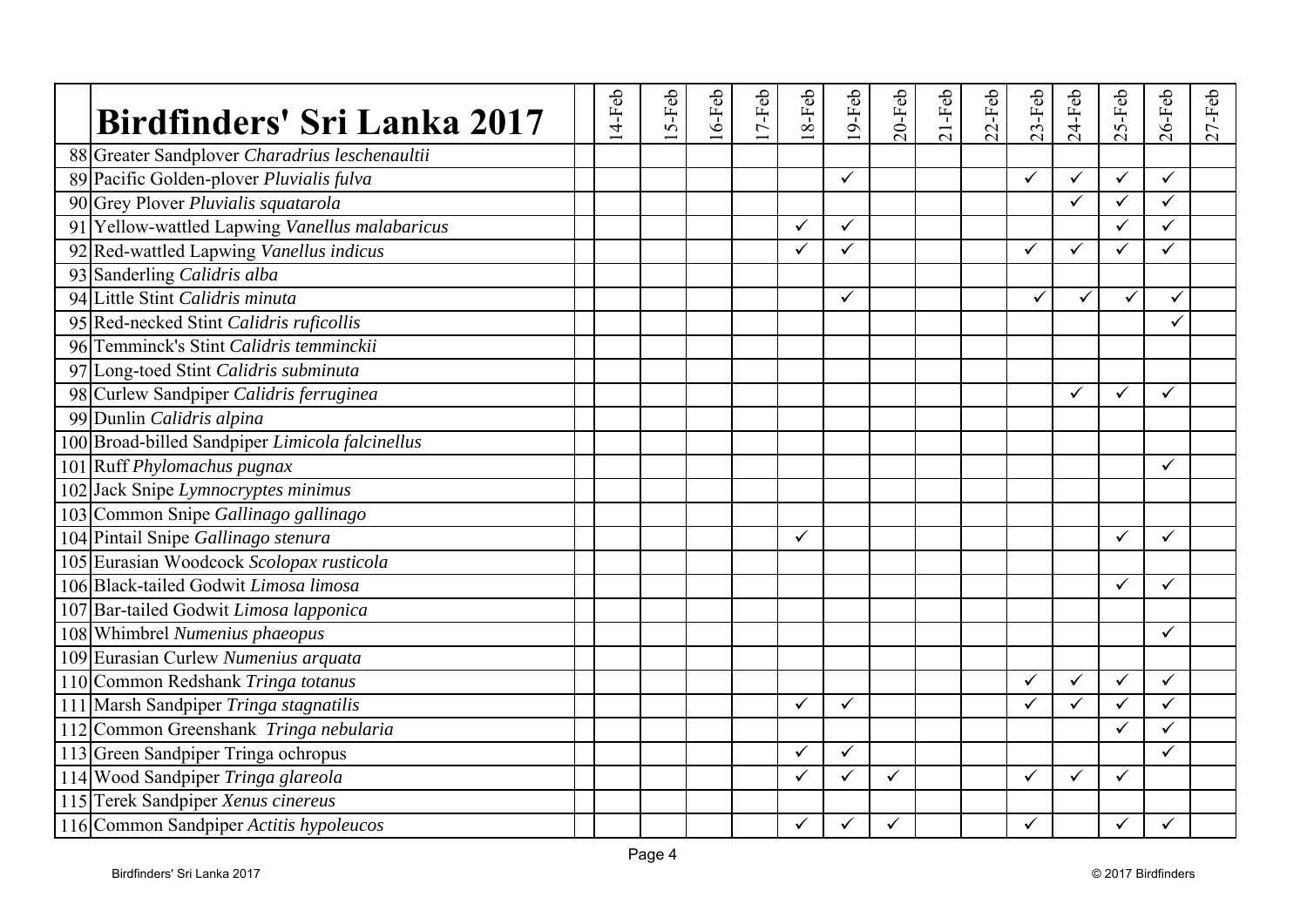| Birdfinders' Sri Lanka 2017                          |   | 4-Feb        | $5-Feb$      | $6-Feb$      | $7-Feb$      | 8-Feb        | $9-Feb$      | $20$ -Feb    | $21-Feb$     | $22-Feb$     | $23-Feb$     | $24-Feb$     | $25-Feb$     | $26$ -Feb    | $27-Feb$ |
|------------------------------------------------------|---|--------------|--------------|--------------|--------------|--------------|--------------|--------------|--------------|--------------|--------------|--------------|--------------|--------------|----------|
| 117 Ruddy Turnstone Arenaria interpres               |   |              |              |              |              |              |              |              |              |              |              |              |              |              |          |
| 118 Red-necked Phalarope Phalaropus lobatus          |   |              |              |              |              |              |              |              |              |              |              |              |              | $\checkmark$ |          |
| 119 Brown-headed Gull Chroicocephalus brunnicephalus |   |              |              |              |              |              |              |              |              |              |              |              | $\checkmark$ |              |          |
| 120 Little Tern Sternula albifrons                   |   |              |              |              |              | ✓            | $\checkmark$ |              |              |              | $\checkmark$ | ✓            | $\checkmark$ | $\checkmark$ |          |
| 121 Gull-billed Tern Galochelidon nilotica           |   |              |              |              |              | ✓            | ✓            |              |              |              | $\checkmark$ | $\checkmark$ | ✓            | $\checkmark$ |          |
| 122 Caspian Tern Hydroprogne caspia                  |   |              |              |              |              |              |              |              |              |              |              | ✓            | $\checkmark$ | $\checkmark$ |          |
| 123 Whiskered Tern Chlidonias hybridus               |   |              |              |              |              | ✓            | ✓            |              |              |              | $\checkmark$ | ✓            | $\checkmark$ | $\checkmark$ |          |
| 124 White-winged Tern Chlidonias leucopterus         |   |              |              |              |              |              |              |              |              |              |              | $\checkmark$ | ✓            | $\checkmark$ |          |
| 125 Great Crested Tern Thalasseus bergii             |   |              |              |              |              |              |              |              |              |              | $\checkmark$ | ✓            |              | $\checkmark$ |          |
| 126 Lesser Crested Tern Thalasseus bengalensis       |   |              |              |              |              |              |              |              |              |              |              |              |              | ✓            |          |
| 127 Common Tern Sterna hirundo                       |   |              |              |              |              |              |              |              |              |              |              |              |              | ✓            |          |
| 128 Bridled Tern Onychoprion anaethetus              |   |              |              |              |              |              |              |              |              |              |              | ✓            |              |              |          |
| 129 Rock Pigeon Columba livia                        |   | ✓            |              | ✓            |              | $\checkmark$ | $\checkmark$ | $\checkmark$ | $\checkmark$ | $\checkmark$ | $\checkmark$ | ✓            | ✓            | ✓            |          |
| 130 Sri Lanka Wood-pigeon Columba torringtonii       | E |              |              |              | $\checkmark$ |              |              | $\checkmark$ |              |              |              |              |              |              |          |
| 131 Spotted Dove Streptopelia chinensis              |   | ✓            | ✓            | $\checkmark$ | $\checkmark$ | ✓            | ✓            | $\checkmark$ | ✓            | ✓            | $\checkmark$ | ✓            | ✓            | ✓            |          |
| 132 Asian Emerald Dove Chalcophaps indica            |   | ✓            | ✓            | ✓            | $\checkmark$ |              |              |              |              |              |              |              |              |              |          |
| 133 Orange-breasted Green-pigeon Treron bicincta     |   |              |              |              |              | ✓            | ✓            |              |              |              | $\checkmark$ |              | $\checkmark$ | $\checkmark$ |          |
| 134 Sri Lanka Green-pigeon Treron pompadora          | E | $\checkmark$ | $\checkmark$ | ✓            | $\checkmark$ | $\checkmark$ | $\checkmark$ |              |              |              |              |              | ✓            |              |          |
| 135 Green Imperial-pigeon Ducula aenea               |   | ✓            | $\checkmark$ | ✓            | $\checkmark$ | ✓            | ✓            |              |              |              |              | ✓            | ✓            | ✓            |          |
| 136 Sri Lanka Hanging-parrot Loriculus beryllinus    | E | ✓            | ✓            | ✓            | $\checkmark$ | $\checkmark$ |              |              |              | ✓            |              |              |              |              |          |
| 137 Alexandrine Parakeet Psittacula eupatria         |   | ✓            | ✓            | $\checkmark$ |              | $\checkmark$ |              |              | H            |              |              |              |              |              |          |
| 138 Rose-ringed Parakeet Psittacula krameri          |   |              |              | ✓            |              | $\checkmark$ | ✓            | $\checkmark$ |              | ✓            | ✓            | $\checkmark$ | ✓            | ✓            |          |
| 139 Plum-headed Parakeet Psittacula cyanocephala     |   |              |              |              | $\checkmark$ | ✓            |              |              |              | ✓            |              |              |              |              |          |
| 140 Layard's Parakeet Psittacula calthropae          | E | $\checkmark$ | ✓            | ✓            | $\checkmark$ |              |              |              | H            | $\checkmark$ |              |              |              |              |          |
| 141 Pied Cuckoo Clamator jacobinus                   |   |              |              |              |              |              |              |              |              |              |              |              |              |              |          |
| 142 Chestnut-winged Cuckoo Clamator coromandus       |   |              |              |              |              |              |              |              |              |              |              |              |              |              |          |
| 143 Common Hawk-cuckoo Cuculus varius                |   |              |              |              |              |              |              |              |              |              |              |              |              |              |          |
| 144 Indian Cuckoo Cuculus micropterus                |   |              |              |              |              |              |              |              |              |              |              |              |              |              |          |
| 145 Lesser Cuckoo Cuculus poliocephalus              |   |              |              |              |              |              |              |              |              |              |              |              |              |              |          |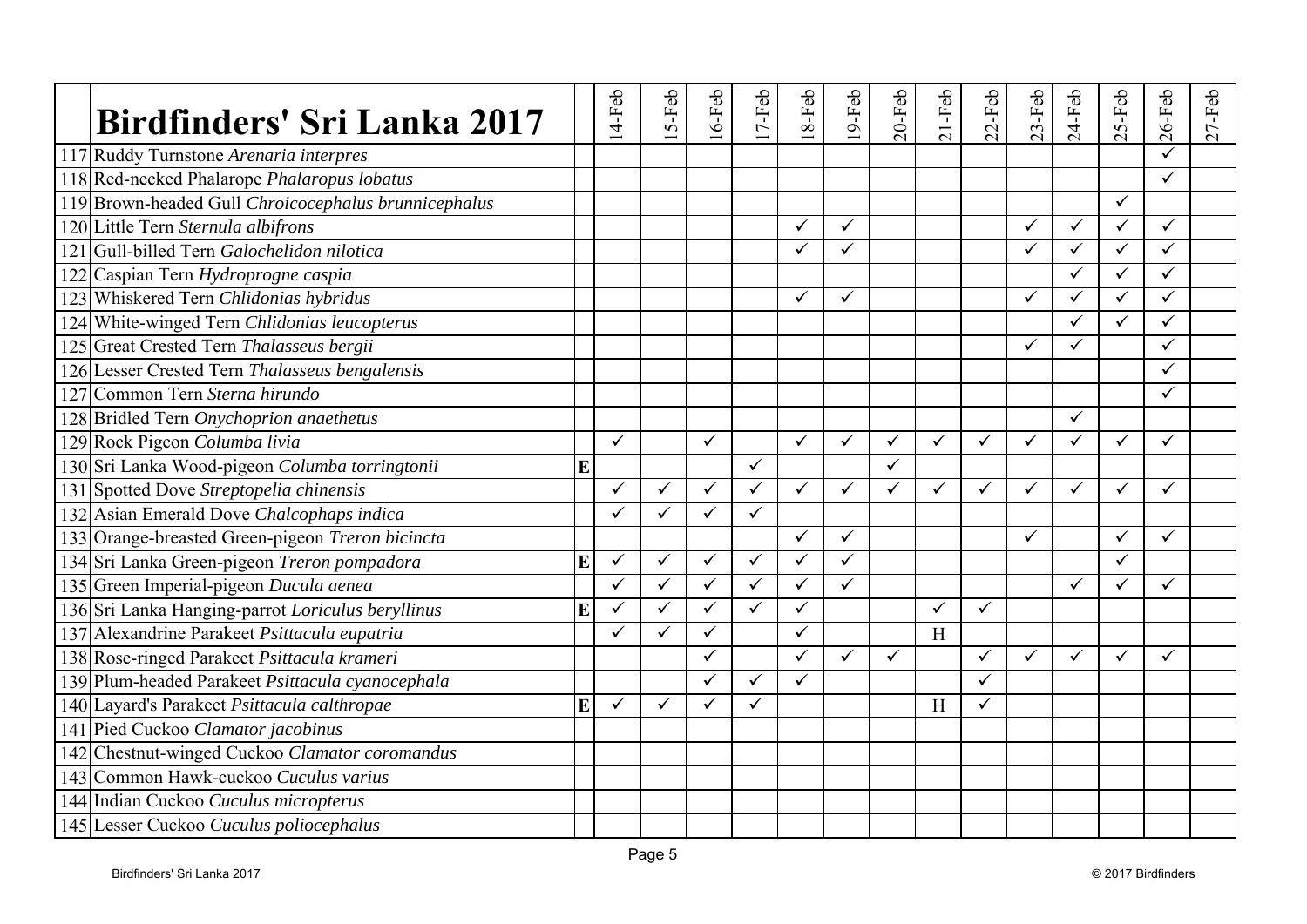| <b>Birdfinders' Sri Lanka 2017</b>                  |   | $14-Feb$     | $5-Feb$      | $16$ -Feb    | 7-Feb        | $18-Feb$     | 9-Feb        | $20$ -Feb    | $21-Feb$     | $22-Feb$ | $23-Feb$     | $24-Feb$     | $25-Feb$     | $26$ -Feb | $27-Feb$ |
|-----------------------------------------------------|---|--------------|--------------|--------------|--------------|--------------|--------------|--------------|--------------|----------|--------------|--------------|--------------|-----------|----------|
| 146 Banded Bay Cuckoo Cacomantis sonneratii         |   |              |              |              |              | ✓            |              |              |              |          |              |              |              |           |          |
| 147 Grey-bellied Cuckoo Cacomantis passerinus       |   |              |              |              |              |              | $\checkmark$ |              |              |          |              |              |              |           |          |
| 148 Drongo-cuckoo Square-tailed Surniculus lugubris |   |              |              |              |              |              |              |              |              |          |              |              |              |           |          |
| 149 Asian Koel Eudynamys scolopacea                 |   | ✓            |              |              |              | $\checkmark$ | ✓            |              |              |          | $\checkmark$ | ✓            |              |           |          |
| 150 Blue-faced Malkoha Rhobdytes viridirostris      |   |              |              |              |              |              | ✓            |              |              |          |              |              | ✓            |           |          |
| 151 Red-faced Malkoha Phaenicophaeus pyrrhocephalus | E |              |              |              | $\checkmark$ |              |              |              |              |          |              |              |              |           |          |
| 152 Sirkeer Malkoha Taccocua leschenaultii          |   |              |              |              |              |              | $\checkmark$ |              |              |          |              |              | ✓            |           |          |
| 153 Green-billed Coucal Centropus chlororhynchus    | E |              | H            |              | $\checkmark$ |              |              |              |              |          |              |              |              |           |          |
| 154 Greater Coucal Centropus sinensis               |   | ✓            | $\checkmark$ | $\checkmark$ |              |              | $\checkmark$ |              |              |          | $\checkmark$ |              | ✓            | ✓         |          |
| 155 Barn Owl Tyto alba                              |   |              |              |              |              |              |              |              |              |          |              |              |              |           |          |
| 156 Sri Lanka Bay-owl Phodilus assimilis            |   |              |              |              | H            |              |              |              |              |          |              |              |              |           |          |
| 157 Indian Scops-owl Otus bakkamoena                |   |              |              |              |              | ✓            |              |              |              |          |              |              |              |           |          |
| 158 Oriental Scops-owl Otus sunia                   |   |              |              |              |              |              |              |              |              |          |              |              |              |           |          |
| 159 Serendib Scops-owl Otus thilohoffmanni          | E | $\checkmark$ | $\checkmark$ |              |              |              |              |              |              |          |              |              |              |           |          |
| 160 Spot-bellied Eagle-owl Bubo nipalensis          |   |              |              |              |              |              |              |              |              |          |              |              |              |           |          |
| 161 Brown Fish-owl Ketupa zeylonensis               |   |              |              |              |              |              | ✓            |              |              |          |              |              |              |           |          |
| 162 Jungle Owlet Glaucidium radiatum                |   |              |              |              |              |              |              |              |              |          |              | ✓            |              |           |          |
| 163 Chestnut-backed Owlet Glaucidium castanonotum   | E |              | $\checkmark$ | ✓            |              |              |              |              |              |          |              |              |              |           |          |
| 164 Brown Boobook Ninox scutulata                   |   |              |              |              |              |              |              |              |              | ✓        |              |              |              |           |          |
| 165 Brown Wood-owl Strix leptogrammica              |   |              |              |              |              |              |              | ✓            |              |          |              |              |              |           |          |
| 166 Sri Lanka Frogmouth Batrachostomus moniliger    |   |              |              |              | $\checkmark$ |              |              |              |              |          |              |              |              |           |          |
| 167 Indian Nightjar Caprimulgus asiaticus           |   |              |              |              |              | $\checkmark$ |              |              |              |          |              |              |              |           |          |
| 168 Jerdon's Nightjar Caprimilgus atripennis        |   |              |              |              |              | $\checkmark$ |              |              |              |          |              |              | ✓            |           |          |
| 169 Crested Treeswift Hemiprocne coronata           |   | ✓            | ✓            | $\checkmark$ | $\checkmark$ | $\checkmark$ | ✓            |              |              |          |              | ✓            | ✓            | ✓         |          |
| 170 Indian Swiftlet Collocalia unicolor             |   | $\checkmark$ | $\checkmark$ | ✓            | $\checkmark$ | $\checkmark$ | $\checkmark$ | $\checkmark$ | $\checkmark$ | ✓        |              | $\checkmark$ | $\checkmark$ |           |          |
| 171 Brown-backed Needletail Hirundapus gigantea     |   |              | ✓            |              | ✓            |              |              |              |              |          |              |              |              |           |          |
| 172 Alpine Swift Apus melba                         |   |              |              |              |              |              |              |              |              |          |              |              |              |           |          |
| 173 Little Swift Apus affinis                       |   | ✓            |              | ✓            | ✓            | ✓            | ✓            |              |              | ✓        |              |              |              | ✓         |          |
| 174 Blyth's Swift Apus leuconyx                     |   |              |              |              |              |              |              |              |              |          |              |              |              |           |          |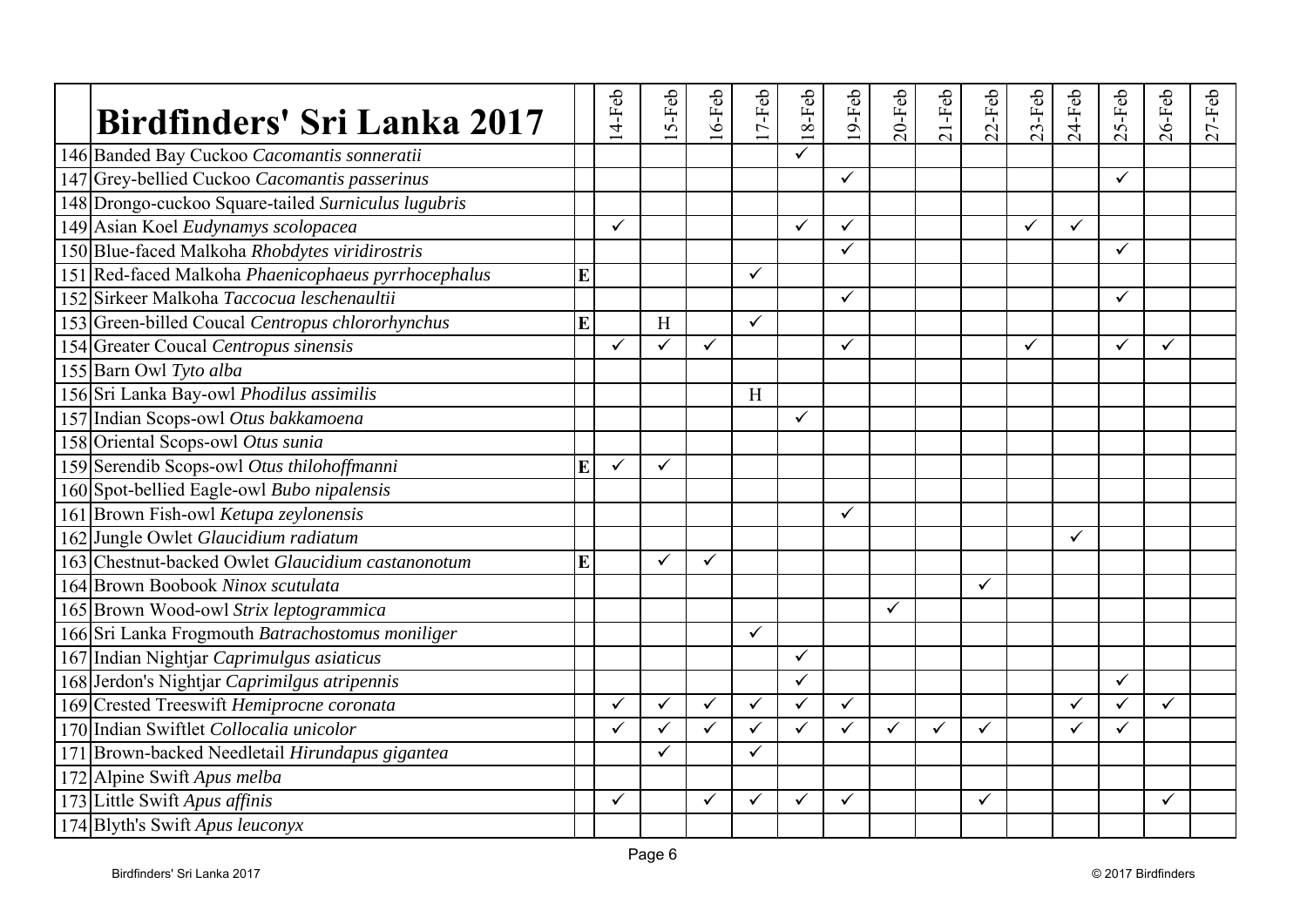| <b>Birdfinders' Sri Lanka 2017</b>                       |   | $14-Feb$     | $5-Feb$      | $16-Feb$     | $17-Feb$     | $18-Feb$     | $19-Feb$     | $20-Feb$ | $21-Feb$     | $22-Feb$     | $23-Feb$     | $24-Feb$     | $25-Feb$     | $26$ -Feb    | $27-Feb$ |
|----------------------------------------------------------|---|--------------|--------------|--------------|--------------|--------------|--------------|----------|--------------|--------------|--------------|--------------|--------------|--------------|----------|
| 175 Asian Palm-swift Cypsiurus balasiensis               |   |              |              |              |              | ✓            | ✓            |          |              |              |              |              |              |              |          |
| 176 Malabar Trogon Harpactes fasciatus                   |   | $\checkmark$ | $\checkmark$ |              | $\checkmark$ |              |              |          |              |              |              |              |              |              |          |
| 177 Stork-billed Kingfisher Pelargopsis capensis         |   | ✓            | $\checkmark$ |              | $\checkmark$ |              |              |          |              | ✓            | $\checkmark$ |              |              | H            |          |
| 178 White-throated Kingfisher Halcyon smyrnensis         |   | ✓            | $\checkmark$ | ✓            | $\checkmark$ | ✓            | $\checkmark$ |          |              | $\checkmark$ | $\checkmark$ | $\checkmark$ | ✓            | $\checkmark$ |          |
| 179 Black-capped Kingfisher Halcyon pileata              |   |              |              |              |              |              |              |          |              |              |              |              |              |              |          |
| 180 Common Kingfisher Alcedo atthis                      |   |              | ✓            |              |              | ✓            | $\checkmark$ |          | $\checkmark$ |              | $\checkmark$ | $\checkmark$ | $\checkmark$ | $\checkmark$ |          |
| 181 Blue-eared Kingfisher Alcedo meninting               |   |              |              |              |              |              |              |          |              |              |              |              |              |              |          |
| 182 Black-backed Dwarf-kingfisher Ceyx erithaca          |   |              | $\checkmark$ |              |              |              |              |          |              |              |              |              |              |              |          |
| 183 Pied Kingfisher Ceryle rudis                         |   |              |              |              |              | ✓            | $\checkmark$ |          |              |              | $\checkmark$ | ✓            | ✓            | $\checkmark$ |          |
| 184 Green Bee-eater Merops orientalis                    |   |              |              |              |              | ✓            | $\checkmark$ |          |              |              | $\checkmark$ | $\checkmark$ | ✓            | $\checkmark$ |          |
| 185 Blue-tailed Bee-eater Merops philippinus             |   | ✓            | $\checkmark$ | $\checkmark$ | $\checkmark$ | ✓            | $\checkmark$ | ✓        |              | $\checkmark$ | $\checkmark$ | ✓            | ✓            | $\checkmark$ |          |
| 186 Chestnut-headed Bee-eater Merops leschenaulti        |   |              | ✓            | ✓            |              |              |              |          |              |              |              |              | ✓            |              |          |
| 187 Indian Roller Coracias benghalensis                  |   |              |              |              |              |              | $\checkmark$ |          |              |              | $\checkmark$ |              |              |              |          |
| 188 Dollarbird Eurystomus orientalis                     |   |              |              |              |              |              |              |          |              |              |              |              |              |              |          |
| 189 Eurasian Hoopoe Upupa epops                          |   |              |              |              |              |              | $\checkmark$ |          |              |              |              |              | H            |              |          |
| 190 Sri Lanka Grey Hornbill Ocyceros gingalensis         | E | $\checkmark$ | $\checkmark$ | ✓            | $\checkmark$ | $\checkmark$ |              |          |              |              |              |              |              |              |          |
| 191 Malabar Pied Hornbill Anthracoceros coronatus        |   |              |              |              |              |              | $\checkmark$ |          |              |              |              |              | ✓            |              |          |
| 192 Brown-headed Barbet Megalaima zeylanica zeylanica    |   | ✓            | $\checkmark$ |              |              | $\checkmark$ | $\checkmark$ |          |              | $\checkmark$ | $\checkmark$ | ✓            | ✓            | ✓            |          |
| 193 Yellow-fronted Barbet Megalaima flavifrons           | E | $\checkmark$ | $\checkmark$ | ✓            | $\checkmark$ | $\checkmark$ |              |          |              | $\checkmark$ |              |              |              |              |          |
| 194 Crimson-fronted Barbet Megalaima rubricapillus       | E |              |              | ✓            |              |              |              |          | H            |              | $\checkmark$ |              |              |              |          |
| 195 Coppersmith Barbet Megalaima haemocephala indica     |   |              |              |              |              | ✓            | $\checkmark$ |          |              |              |              |              |              | ✓            |          |
| 196 Brown-capped Woodpecker Dendrocopus nanus            |   |              |              |              | $\checkmark$ |              |              |          |              | $\checkmark$ |              |              |              |              |          |
| 197 Yellow-crowned Woodpecker Dendrocopus mahrattensis   |   |              |              |              |              |              |              |          |              |              |              |              |              | ✓            |          |
| 198 Rufous Woodpecker Celeus brachyurus                  |   |              |              |              |              |              | H            |          |              |              |              |              |              |              |          |
| 199 Lesser Yellownape Picus chlorolophus                 |   |              | $\checkmark$ | ✓            | $\checkmark$ |              |              |          |              | $\checkmark$ |              |              |              |              |          |
| 200 Streak-throated Woodpecker Picus xanthopygaeus       |   |              |              |              |              |              |              |          |              | H            |              |              |              |              |          |
| 201 Black-rumped Flameback Dinopium benghalense psarodes |   | $\checkmark$ | $\checkmark$ | ✓            |              |              |              |          |              | $\checkmark$ | $\checkmark$ | ✓            |              | $\checkmark$ |          |
| 202 Crimson-backed Flameback Chrysocolaptes stricklandi  | E | H            | ✓            |              |              |              | ✓            |          | $\checkmark$ |              |              |              |              |              |          |
| 203 White-naped Woodpecker Chrysocolaptes festivus       |   |              |              |              |              |              |              |          |              |              |              | ✓            |              | ✓            |          |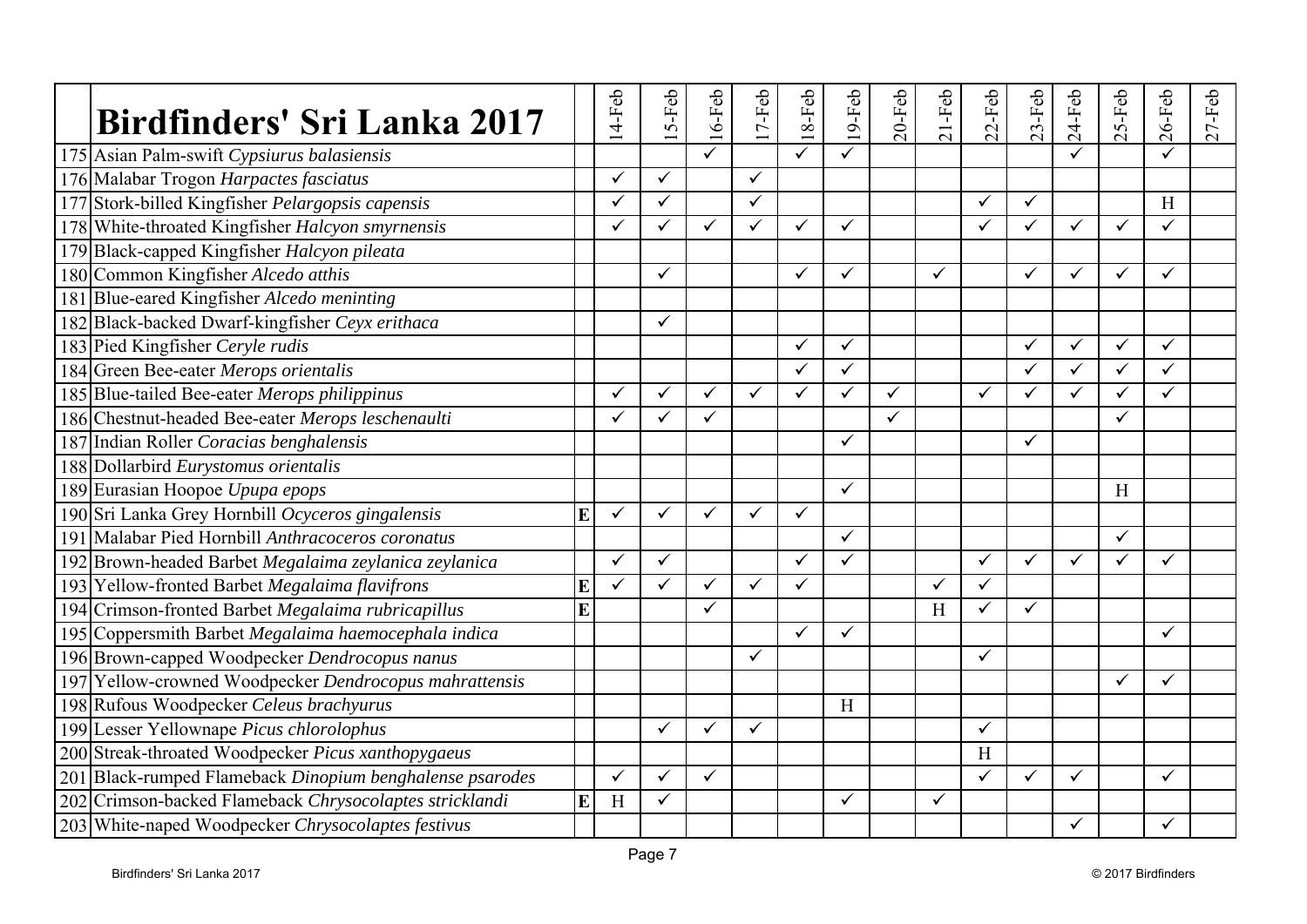| Birdfinders' Sri Lanka 2017                      |   | $14-Feb$     | $5-Feb$      | $16$ -Feb    | 7-Feb        | 8-Feb<br>$\overline{\phantom{0}}$ | $19$ -Feb               | $20-Feb$     | $21-Feb$     | $22-Feb$     | $23-Feb$     | $24-Feb$     | S-Feb<br>$\sim$ | $26$ -Feb    | $27-Feb$ |
|--------------------------------------------------|---|--------------|--------------|--------------|--------------|-----------------------------------|-------------------------|--------------|--------------|--------------|--------------|--------------|-----------------|--------------|----------|
| 204 Indian Pitta Pitta brachyura                 |   |              |              |              |              |                                   | H                       | ✓            |              |              |              |              |                 |              |          |
| 205 Jerdon's Bushlark Mirafra affinis            |   |              |              |              |              | $\checkmark$                      | $\overline{\checkmark}$ |              |              |              |              |              |                 | $\checkmark$ |          |
| 206 Ashy-crowned Sparrow-lark Eremopterix grisea |   |              |              |              |              | $\checkmark$                      | $\checkmark$            |              |              |              |              |              |                 | ✓            |          |
| 207 Oriental Skylark Alauda gulgula              |   |              |              |              |              |                                   | $\checkmark$            |              |              |              |              |              |                 | ✓            |          |
| 208 Sand Martin Riparia riparia                  |   |              |              |              |              |                                   |                         |              |              |              |              |              |                 |              |          |
| 209 Eurasian Swallow Hirundo rustica             |   |              |              | $\checkmark$ |              | $\checkmark$                      | $\checkmark$            | ✓            | ✓            | $\checkmark$ | ✓            | $\checkmark$ | $\checkmark$    | $\checkmark$ |          |
| 210 Hill Swallow Hirundo domicola                |   |              |              |              |              |                                   |                         | ✓            | $\checkmark$ |              |              |              |                 |              |          |
| 211 Red-rumped Swallow Cecropis daurica          |   |              |              |              |              |                                   |                         |              |              |              |              |              |                 | $\checkmark$ |          |
| 212 Sri Lanka Swallow Cecropis hyperythra        | E | $\checkmark$ | $\checkmark$ | $\checkmark$ | $\checkmark$ | $\checkmark$                      |                         |              |              | $\checkmark$ | $\checkmark$ |              | $\checkmark$    |              |          |
| 213 Richard's Pipit Anthus richardi              |   |              |              |              |              | $\checkmark$                      |                         |              |              |              |              |              |                 |              |          |
| 214 Oriental Pipit Anthus rufulus                |   |              |              |              |              | $\checkmark$                      | $\checkmark$            | ✓            |              |              | ✓            | $\checkmark$ | $\checkmark$    | ✓            |          |
| 215 Blyth's Pipit Anthus godlewskii              |   |              |              |              |              |                                   | ✓                       |              |              |              |              |              |                 |              |          |
| 216 Red-throated Pipit Anthus cervinus           |   |              |              |              |              |                                   |                         |              |              |              |              |              |                 |              |          |
| 217 Forest Wagtail Dendronathus indicus          |   |              |              |              |              |                                   | $\checkmark$            | $\checkmark$ | $\checkmark$ |              | $\checkmark$ |              |                 |              |          |
| 218 Yellow Wagtail Motacilla flava               |   |              |              |              |              | $\checkmark$                      | $\checkmark$            |              |              |              | ✓            |              | ✓               | ✓            |          |
| 219 Grey Wagtail Motacilla cinerea               |   |              | ✓            | $\checkmark$ | ✓            | $\checkmark$                      | $\checkmark$            | ✓            | $\checkmark$ |              |              |              |                 |              |          |
| 220 White Wagtail Motacilla alba                 |   |              |              |              |              |                                   |                         |              |              |              |              |              |                 |              |          |
| 221 Citrine Wagtail Motacilla citreola           |   |              |              |              |              | ✓                                 | $\checkmark$            |              |              |              |              |              |                 |              |          |
| 222 Sri Lanka Woodshrike Tephrodornis affinis    | E |              |              |              |              | $\checkmark$                      | $\checkmark$            |              |              |              |              |              | ✓               | ✓            |          |
| 223 Scarlet Minivet Pericrocotus flammeus        |   | ✓            | $\checkmark$ |              | $\checkmark$ |                                   |                         |              |              |              |              |              | ✓               |              |          |
| 224 Small Minivet Pericrocotus cinnamomeus       |   |              |              | $\checkmark$ |              |                                   |                         | $\checkmark$ |              | $\checkmark$ |              |              |                 |              |          |
| 225 Large Cuckooshrike Coracina macei            |   |              |              | $\checkmark$ |              |                                   |                         |              |              |              |              |              |                 |              |          |
| 226 Black-headed Cuckooshrike Lalage melanoptera |   |              |              |              |              |                                   |                         |              |              |              |              |              | ✓               |              |          |
| 227 Bar-winged Flycatcher-shrike Hemipus picatus |   | $\checkmark$ |              | $\checkmark$ |              |                                   |                         | ✓            | ✓            |              |              |              |                 |              |          |
| 228 Black-capped Bulbul Pycnonotus melanicterus  | E | $\checkmark$ | $\checkmark$ | $\checkmark$ | $\checkmark$ |                                   |                         |              | $\checkmark$ |              |              |              |                 |              |          |
| 229 Red-vented Bulbul Pycnonotus cafer           |   | ✓            | ✓            | ✓            | ✓            | $\checkmark$                      | ✓                       | ✓            |              | ✓            | ✓            | ✓            | ✓               | ✓            |          |
| 230 Yellow-eared Bulbul Pycnonotus penicillatus  | E |              |              |              |              |                                   |                         | ✓            |              |              |              |              |                 |              |          |
| 231 White-browed Bulbul Pycnonotus luteolus      |   |              | ✓            | ✓            |              | $\checkmark$                      |                         |              |              |              | ✓            |              |                 | ✓            |          |
| 232 Yellow-browed Bulbul Hypsipetes indicus      |   | ✓            | ✓            |              | ✓            | ✓                                 |                         |              | $\checkmark$ |              |              |              |                 |              |          |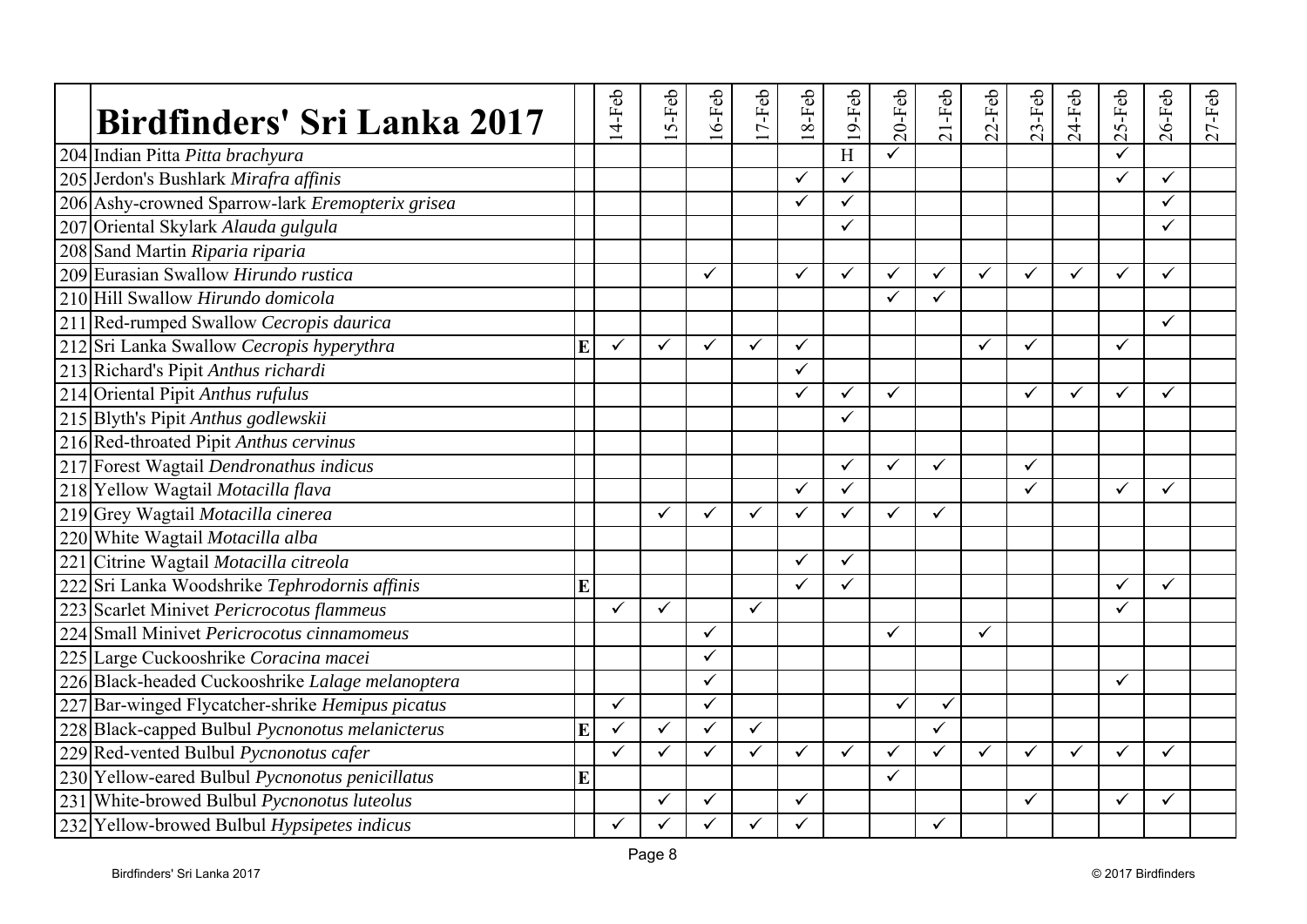| Birdfinders' Sri Lanka 2017                             |   | $14-Feb$             | $5-Feb$ | $16$ -Feb    | $17-Feb$     | 8-Feb<br>$\overline{\phantom{0}}$ | 9-Feb        | $20-Feb$     | $21-Feb$     | $22-Feb$     | $23-Feb$     | $24-Feb$     | 5-Feb<br>$\sim$ | $26$ -Feb | $27-Feb$ |
|---------------------------------------------------------|---|----------------------|---------|--------------|--------------|-----------------------------------|--------------|--------------|--------------|--------------|--------------|--------------|-----------------|-----------|----------|
| 233 Square-tailed Bulbul Hypsipetes ganeesa             |   |                      | ✓       |              | $\checkmark$ | $\checkmark$                      |              |              |              |              |              |              |                 |           |          |
| 234 Jerdon's Leafbird Chloropsis jerdoni                |   | $\tilde{\checkmark}$ |         | $\checkmark$ |              |                                   |              |              |              |              |              | ✓            |                 | ✓         |          |
| 235 Golden-fronted Leafbird Chloropsis aurifrons        |   | ✓                    | ✓       |              | ✓            |                                   |              |              |              |              |              |              |                 |           |          |
| 236 Common Iora Aegithinia tiphia                       |   |                      | ✓       |              | $\checkmark$ | $\checkmark$                      | $\checkmark$ |              |              | ✓            |              |              | ✓               | ✓         |          |
| 237 Indian Blue Robin Larvivora brunea                  |   |                      |         |              | $\checkmark$ |                                   |              |              |              |              |              |              |                 |           |          |
| 238 Oriental Magpie-robin Copsychus saularis            |   |                      | ✓       | $\checkmark$ |              | ✓                                 | ✓            | ✓            | $\checkmark$ | ✓            | ✓            | ✓            |                 |           |          |
| 239 White-rumped Shama Copsychus malabarichus           |   |                      |         |              |              |                                   |              |              | ✓            |              |              |              |                 |           |          |
| 240 Pied Bushchat Saxicola caprata                      |   |                      |         |              |              |                                   |              | ✓            | $\checkmark$ |              |              |              |                 |           |          |
| 241 Indian Robin Saxicoloides fulicata                  |   |                      |         |              |              | $\checkmark$                      | $\checkmark$ |              |              | $\checkmark$ |              |              |                 |           |          |
| 242 Blue Rock-thrush Monticola solitarius               |   |                      |         |              |              |                                   |              |              |              |              |              |              |                 |           |          |
| 243 Sri Lanka Whistling-thrush Myiophoneus blighi       | E |                      |         |              |              |                                   |              | $\checkmark$ |              |              |              |              |                 |           |          |
| 244 Pied Thrush Geokichla wardii                        |   |                      |         |              |              |                                   |              | ✓            |              |              |              |              |                 |           |          |
| 245 Orange-headed Thrush Geokichla citrina              |   |                      |         |              |              |                                   |              |              |              |              |              |              |                 |           |          |
| 246 Spot-winged Thrush Geokichla spiloptera             | E | $\checkmark$         |         |              | ✓            |                                   |              |              |              |              |              |              |                 |           |          |
| 247 Sri Lanka Thrush Zoothera imbricata                 | Ē |                      |         |              | ✓            |                                   |              |              |              |              |              |              |                 |           |          |
| 248 Indian Blackbird Turdus simillimus kinnisi          |   |                      |         |              |              |                                   |              | $\checkmark$ |              |              |              |              |                 |           |          |
| 249 Sri Lanka Bush-warbler Elaphrornis pallisery        | E |                      |         |              |              |                                   |              | ✓            |              |              |              |              |                 |           |          |
| 250 Zitting Cisticola Cisticola juncidis                |   |                      |         |              |              | $\checkmark$                      | $\checkmark$ | ✓            |              |              | ✓            |              | ✓               | ✓         |          |
| 251 Grey-breasted Prinia Prinia hodgsonii               |   |                      |         |              |              |                                   | $\checkmark$ |              |              |              |              |              | ✓               |           |          |
| 252 Plain Prinia Prinia inornata                        |   |                      |         |              |              | $\checkmark$                      | ✓            |              |              |              | $\checkmark$ |              | ✓               | ✓         |          |
| 253 Ashy Prinia Prinia socialis                         |   |                      |         |              |              |                                   | ✓            |              | $\checkmark$ |              |              |              |                 | ✓         |          |
| 254 Jungle Prinia Prinia sylvatica                      |   |                      |         |              |              |                                   |              |              |              | ✓            |              |              |                 |           |          |
| 255 Common Tailorbird Orthotomus sutorius sutorius      |   |                      | ✓       | $\checkmark$ | $\checkmark$ |                                   |              |              |              | ✓            |              |              | ✓               |           |          |
| 256 Blyth's Reed-warbler Acrocephalus dumetorum         |   |                      | ✓       |              | $\checkmark$ | $\checkmark$                      | $\checkmark$ | ✓            | $\checkmark$ | $\checkmark$ | ✓            | $\checkmark$ | $\checkmark$    | ✓         |          |
| 257 Clamorous Reed-warbler Acrocephalus stentoreus      |   |                      |         |              |              |                                   |              |              |              |              | $\checkmark$ | $\checkmark$ |                 | ✓         |          |
| 258 Green Warbler Phylloscopus nitidus                  |   | ✓                    |         | ✓            | ✓            |                                   |              | $\checkmark$ | ✓            | ✓            |              |              |                 |           |          |
| 259 Greenish Warbler Phylloscopus trochiloides          |   |                      |         |              |              |                                   |              |              |              |              |              |              |                 |           |          |
| 260 Large-billed Leaf-warbler Phylloscopus magnirostris |   |                      |         |              |              |                                   |              |              |              |              |              |              |                 |           |          |
| 261 Tickell's Blue-flycatcher Cyornis tickelliae        |   | ✓                    | ✓       |              |              |                                   |              |              | ✓            |              |              |              |                 |           |          |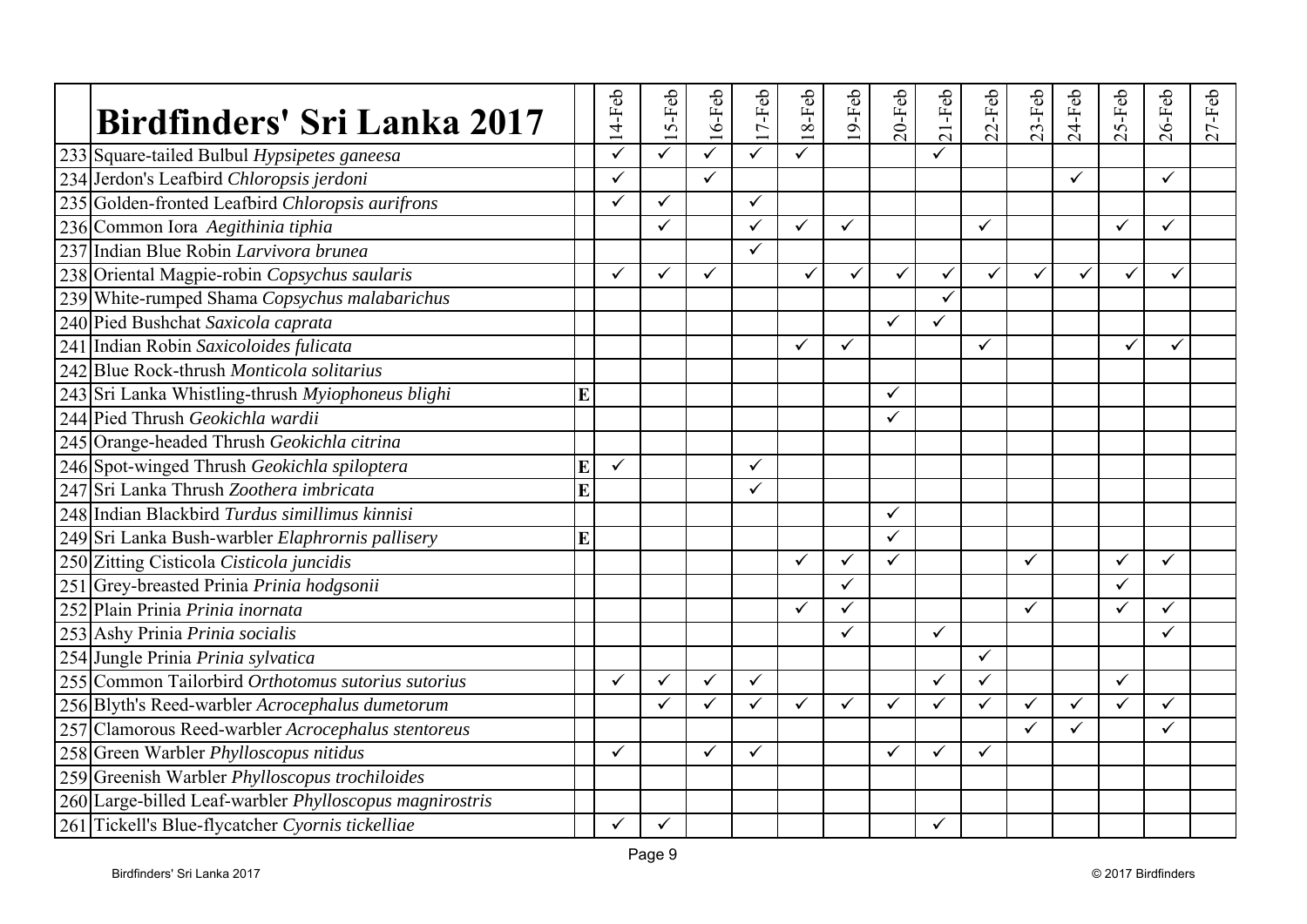| <b>Birdfinders' Sri Lanka 2017</b>                              |   | $4-Feb$      | $5-Feb$      | $16$ -Feb    | 7-Feb        | 8-Feb        | $9-Feb$      | $20$ -Feb    | $21-Feb$     | $22-Feb$     | $23-Feb$     | $24-Feb$ | 5-Feb        | $26$ -Feb    | $27-Feb$ |
|-----------------------------------------------------------------|---|--------------|--------------|--------------|--------------|--------------|--------------|--------------|--------------|--------------|--------------|----------|--------------|--------------|----------|
| 262 Dull-blue Flycatcher Eumyias sordida                        | E |              |              |              |              |              |              | ✓            |              |              |              |          |              |              |          |
| 263 Brown-breasted Flycatcher Muscicapa muttui                  |   | $\checkmark$ | $\checkmark$ | ✓            | $\checkmark$ |              |              |              | $\checkmark$ |              |              |          |              |              |          |
| 264 Asian Brown Flycatcher Muscicapa latirostris                |   | ✓            |              | ✓            |              | $\checkmark$ |              |              |              |              |              |          |              | ✓            |          |
| 265 Kashmir Flycatcher Ficedula subrubra                        |   |              |              |              |              |              |              | $\checkmark$ | ✓            |              |              |          |              |              |          |
| 266 Grey-headed Canary-flycatcher Culicicapa ceylonensis        |   |              |              |              |              |              |              |              | $\checkmark$ |              |              |          |              |              |          |
| 267 White-browed Fantail Rhipidura aureola                      |   |              |              |              |              |              | $\checkmark$ |              |              | ✓            |              |          | $\checkmark$ | ✓            |          |
| 268 Black-naped Monarch Hypothymis azurea                       |   | $\checkmark$ |              |              | $\checkmark$ |              |              |              | $\checkmark$ |              |              |          |              |              |          |
| 269 Indian Paradise-flycatcher Terpsiphone paradisi ceylonensis |   | ✓            | ✓            | $\checkmark$ | ✓            | $\checkmark$ | $\checkmark$ |              | ✓            | $\checkmark$ | $\checkmark$ |          | ✓            | ✓            |          |
| 270 Brown-capped Babbler Pellornium fuscocapillum               | E |              | ✓            |              | ✓            |              |              |              | $\checkmark$ |              |              |          |              |              |          |
| 271 Sri Lanka Scimitar-babbler Pomatorhinus melanurus           | E | H            | H            |              | ✓            |              |              | ✓            |              |              |              |          |              |              |          |
| 272 Tawny-bellied Babbler Dumetia hyperythra                    |   |              |              |              |              |              |              |              |              | ✓            | ✓            |          |              |              |          |
| 273 Dark-fronted Babbler Rhopocichla atriceps                   |   |              | ✓            |              | ✓            |              |              | ✓            |              |              |              |          |              |              |          |
| 274 Yellow-eyed Babbler Chrysomma sinense                       |   |              |              |              |              | $\checkmark$ | $\checkmark$ |              |              |              |              |          |              |              |          |
| 275 Orange-billed Babbler Turdoides rufescens                   | E | $\checkmark$ | ✓            | $\checkmark$ | $\checkmark$ |              |              |              |              |              |              |          |              |              |          |
| 276 Yellow-billed Babbler Turdoides affinis                     |   | ✓            | $\checkmark$ | $\checkmark$ |              | $\checkmark$ | $\checkmark$ | ✓            | $\checkmark$ | $\checkmark$ | $\checkmark$ | ✓        | ✓            | ✓            |          |
| 277 Ashy-headed Laughingthrush Garrulax cinereifrons            | E |              |              |              | ✓            |              |              |              |              |              |              |          |              |              |          |
| 278 Great Cinereous Tit Parus mahrattarum                       |   |              |              |              |              |              | $\checkmark$ |              | ✓            | ✓            |              |          |              |              |          |
| 279 Velvet-fronted Nuthatch Sitta frontalis                     |   |              | ✓            | $\checkmark$ | $\checkmark$ |              |              | ✓            | ✓            | ✓            |              |          |              |              |          |
| 280 Purple-rumped Sunbird Nectarinia zeylonica                  |   | ✓            | ✓            | $\checkmark$ |              | $\checkmark$ | $\checkmark$ |              |              | $\checkmark$ | $\checkmark$ |          | $\checkmark$ | $\checkmark$ |          |
| 281 Long-billed Sunbird Nectarinia lotenia                      |   |              |              |              |              |              |              |              | $\checkmark$ |              | ✓            | ✓        | ✓            |              |          |
| 282 Purple Sunbird Nectarinia asiatica                          |   |              |              |              |              | $\checkmark$ | $\checkmark$ |              |              |              | ✓            |          |              | ✓            |          |
| 283 Thick-billed Flowerpecker Dicaeum agile                     |   |              |              |              |              | $\checkmark$ |              |              |              |              |              |          |              |              |          |
| 284 White-throated Flowerpecker Dicaeum vincens                 | E |              |              | $\checkmark$ |              | ✓            |              |              |              |              |              |          |              |              |          |
| 285 Pale-billed Flowerpecker Dicaeum erythrorhynchos            |   |              |              |              | $\checkmark$ | $\checkmark$ | $\checkmark$ | $\checkmark$ |              | $\checkmark$ | $\checkmark$ |          |              | $\checkmark$ |          |
| 286 Oriental White-eye Zosterops palpebrosa                     |   | ✓            | ✓            | $\checkmark$ |              | $\checkmark$ | $\checkmark$ |              |              | $\checkmark$ |              |          |              |              |          |
| 287 Sri Lanka White-eye Zosterops ceylonensis                   | E |              |              |              |              |              |              | $\checkmark$ | ✓            |              |              |          |              |              |          |
| 288 Black-hooded Oriole Oriolus xanthornus                      |   |              | ✓            | ✓            |              | $\checkmark$ | $\checkmark$ |              |              | $\checkmark$ | ✓            | ✓        | $\checkmark$ |              |          |
| 289 Indian Golden Oriole Oriolus kundoo                         |   |              |              |              |              |              |              |              |              | ✓            |              |          |              |              |          |
| 290 Bay-backed Shrike Lanius vittatus                           |   |              |              |              |              |              |              |              |              |              |              |          |              |              |          |